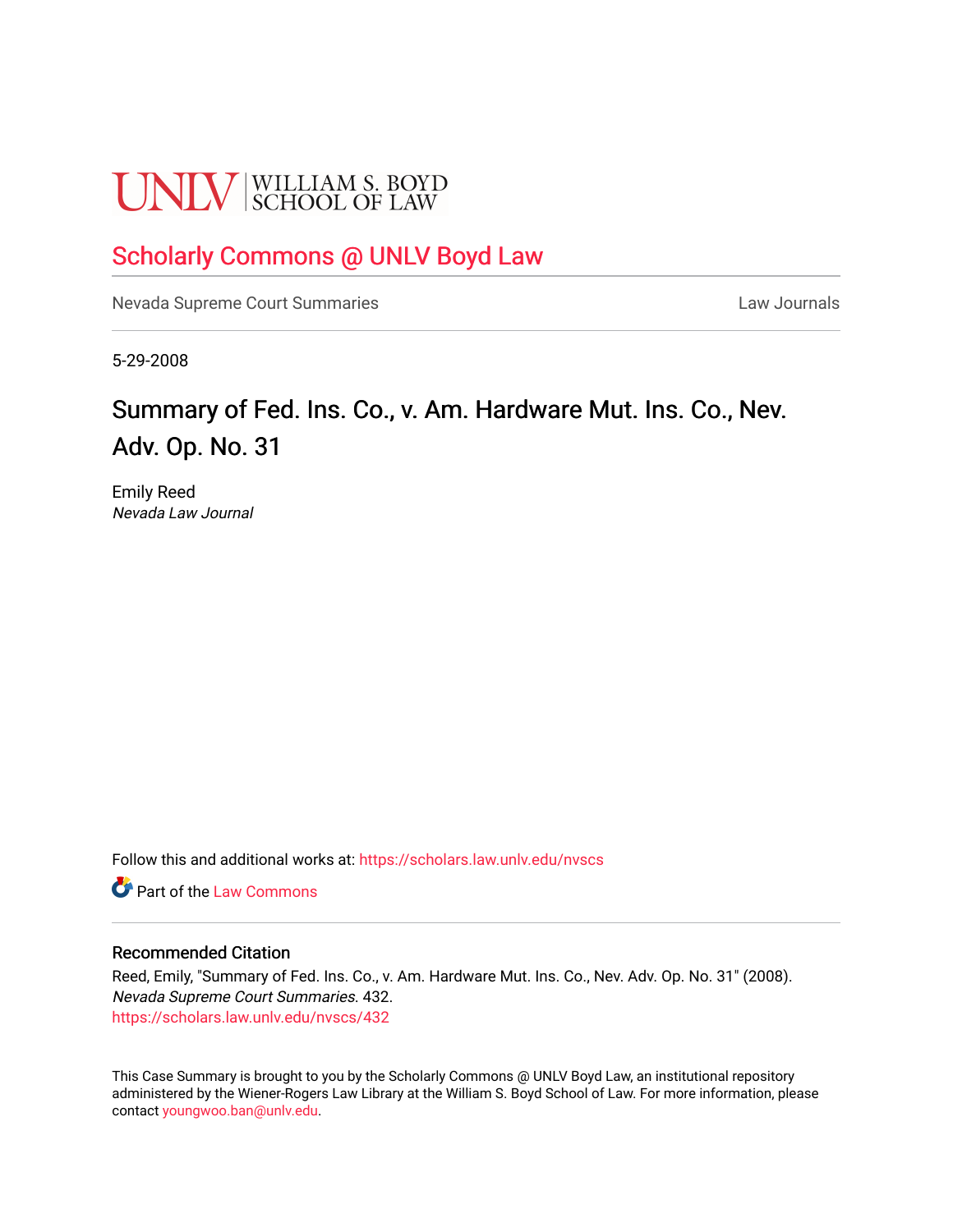### *Fed. Ins. Co., v. Am. Hardware Mut. Ins. Co***., Nev. Adv. Op. No. 31, (May 29, 2008).[1](#page-1-0)**

## **INSURANCE LAW – ADDITIONAL INSURED ENDORSEMENT**

#### **Summary**

 The Court answered a certified question under NRAP 5. The question was "whether, under Nevada law, an additional insured endorsement provides coverage for an injury caused by the sole independent negligence of the additional named insured."<sup>[2](#page-1-1)</sup>

#### **Disposition/Outcome**

Yes, unless there is "specific language excluding or limiting coverage for injuries caused by the additional insured's independent negligent acts..."<sup>[3](#page-1-2)</sup>

#### **Factual and Procedural History**

 Respondent is American Hardware Mutual Insurance Company. Respondent issued a liability insurance policy to its named insured, Clark Lift West, Inc. Clark Lift provided maintenance and repair services at the facility of appellant Southern Wine and Spirits of America, Inc. Because of this relationship, Southern Wine was an additional insured under Clark Lift's policy. As an additional insured, Southern Wine was covered for liability "'but only with respect to liability arising out of [the named insured's] ongoing operations performed for that [additional] insured.'"

 Charles Pierce, a Clark Lift employee, was injured at the Southern Wine facility. Mr. Pierce was acting within the scope of his employment when injured. He filed a personal injury complaint to recover damages against Southern Wine for negligence. At the time of injury, Mr. Pierce was trying to repair a conveyor belt drive. The belt began moving, he slipped on a piece of loose cardboard, and when he tried to break his fall, his hand became caught in the belt resulting in injury.

 Federal Insurance Company, Southern Wine's general liability insurer, tendered the defense of Mr. Pierce's action to American Hardware. American Hardware refused the tender because the coverage did not apply. American Hardware maintained that the coverage was triggered "when the additional insured can be held vicariously liable for the named insured's negligence."<sup>[4](#page-1-3)</sup>

 $\overline{a}$ 

<span id="page-1-0"></span><sup>&</sup>lt;sup>1</sup> By Emily Reed

<span id="page-1-1"></span><sup>&</sup>lt;sup>2</sup> Fed. Ins. Co., v. Am. Hardware Mut. Ins. Co., Nev. Adv. Op. No. 31,1 (May 29, 2008). <sup>3</sup> *Id.* at 2.  $^{4}$  *Id.* at 3.

<span id="page-1-2"></span>

<span id="page-1-3"></span>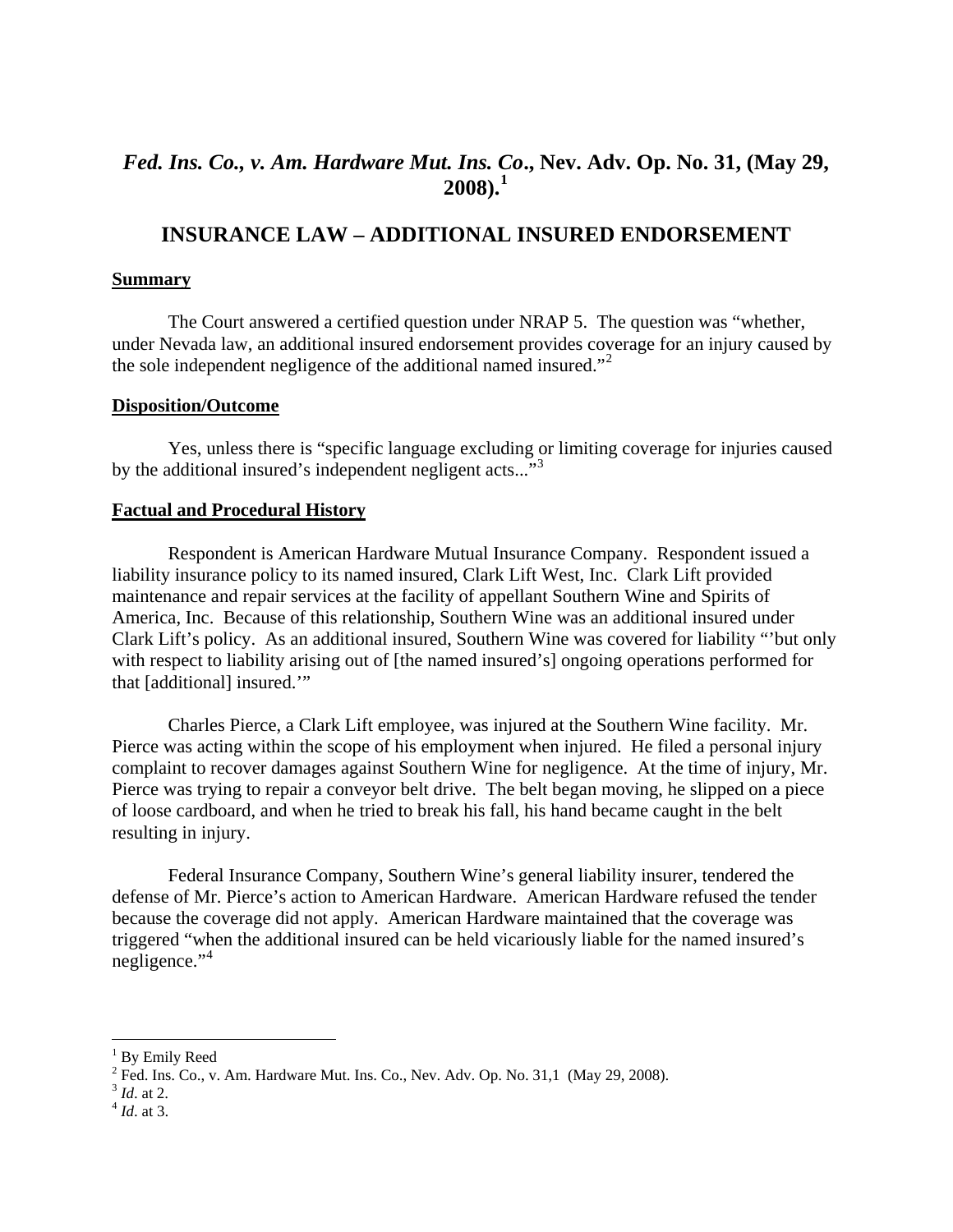Appellant then filed for declaratory relief in the state district court for a judicial determination and declaration that American Hardware had a duty to provide coverage. The action was removed to the United States District Court, District of Nevada, by American Hardware. The parties filed cross-motions for summary judgment. The U.S. District Court certified this question "pursuant to NRAP 5: Under Nevada law, does an additional insured endorsement provide coverage for an injury caused by the sole independent negligence of the additional insured?"[5](#page-2-0)

#### **Discussion**

 The Court has been asked to interpret the amount of coverage under the additional insured endorsement. This is a contract question, therefore a question of law. Clauses in insurance contracts are broadly interpreted to provide coverage to the greatest extent possible. "'Clauses excluding coverage are interpreted narrowly against the insurer.'"[6](#page-2-1) Ambiguities must be resolved in favor of the insured. Any insurer who wants to restrict a policy's coverage must do so "clearly and distinctly" and must communicate "to the insured the nature of the limitation."<sup>[7](#page-2-2)</sup>

 The ambiguous phrase in question is 'arising out of.' American Hardware's endorsement contains no language clearly and distinctly limiting the policy coverage as it pertains to whose negligence is covered and whose negligence is excluded. The endorsements exact language is that it covers the additional insured "only with respect to liability arising of the [the named insured's] ongoing operations performed for [the additional insured]." The Court held that this language is ambiguous and can be interpreted more than one way.<sup>[8](#page-2-3)</sup> Therefore, it must be construed in favor of the insured. The Court held that the endorsement provides "coverage to the additional insured for its own independent negligence connected to the named insured's operations performed for the additional insured."<sup>[9](#page-2-4)</sup>

#### Nevada Jurisprudence

 After the Court determined the coverage under the endorsement, the Court set out Nevada jurisprudence on contract interpretation and insurance disputes. The Court cites *National Union Fire Insurance v. Caesars Palace[10](#page-2-5)* for authority on Nevada interpretation of an additional insured endorsement.

*National Union Fire Insurance* dealt with a similarly worded additional insured endorsement. The Court in that case had determined that the "arising out of operations" language was ambiguous as to scope of coverage.<sup>[11](#page-2-6)</sup> In that case a spectator was injured in a corridor after a boxing match when someone shouted "Watch out, he has a gun," and other

<u>.</u>

<span id="page-2-1"></span><span id="page-2-0"></span><sup>&</sup>lt;sup>5</sup> *Id.* at 3.<br>
<sup>6</sup> *Id.* at 3-4, *citing* National Union Fire Ins. v. Reno's Exec. Air, 100 Nev. 360, 365, 682 P.2d 1380, 1383 (1984).<br>
<sup>7</sup> *Id.* at 5.

<span id="page-2-3"></span><span id="page-2-2"></span> $8$  Id. at 6.

<span id="page-2-4"></span><sup>&</sup>lt;sup>9</sup> Id. at 8.

<span id="page-2-5"></span><sup>&</sup>lt;sup>10</sup> 106 Nev. 330, 792 P.2d 1129 (1990).

<span id="page-2-6"></span> $11$  106 Nev. at 331-32, 792 P.2d at 1129-30.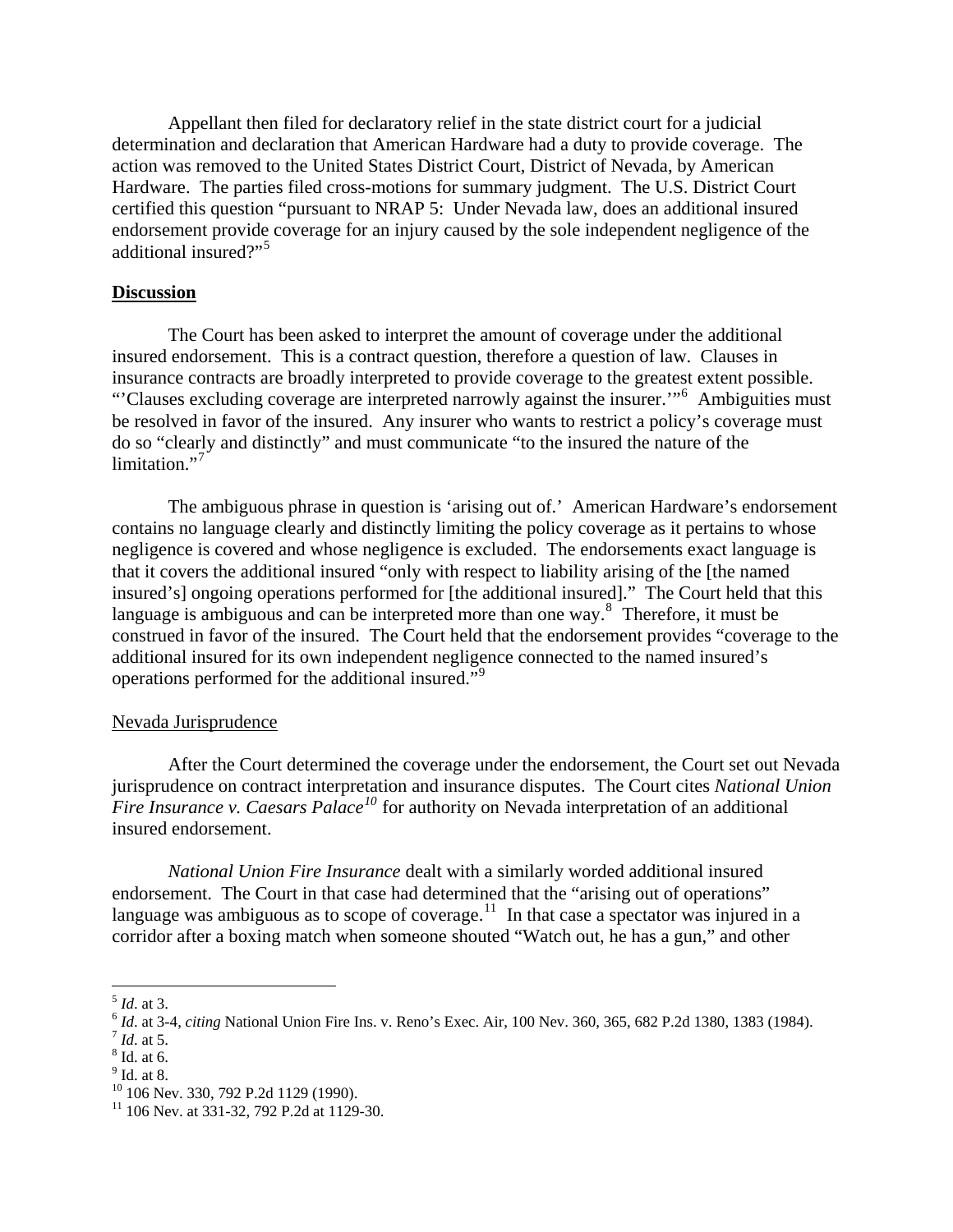spectators stampeded.<sup>[12](#page-3-0)</sup> The additional insured and the insurance company disputed coverage because the injuries occurred after the match and inside the additional insured's hotel.<sup>[13](#page-3-1)</sup>

 The Court held that when resolving an ambiguous insurance policy courts must look at "not only the policy's language, but also the parties' intentions, the policy's subject matter, and the circumstances surrounding the policy's issuance."[14](#page-3-2) The Court stated that the "the policy should also be 'construed to effectuate the reasonable expectations of the insured.'"[15](#page-3-3) The question of "whether, in the absence of any discovered intent to the contrary, the additional insured endorsement should be construed to effectuate the reasonably presumed intent of the additional insured in favor of coverage."<sup>[16](#page-3-4)</sup>

 This case differs from *National Union Fire Insurance* because American Hardware alleges that there is intent to the contrary. Since Southern Wine had its own general liability policy, American Hardware contends the additional insured endorsement was intended to "insulate Southern Wine from third-party claims related to Clark Lift's negligence."<sup>[17](#page-3-5)</sup> American Hardware contends that this demonstrates that the parties' expectations were that American Hardware would provide coverage when no other coverage otherwise existed.

 The Court disagrees. The record does not indicate what the parties understood concerning the endorsement coverage. The Court found that the factors in *National Union Fire Insurance* are still good law, however, based on the facts in this case the Court decided to exercise its independent judgment in evaluating the facts in this case.

 Because there are no concrete facts concerning the intent of the parties, the Court relies on traditional rules for interpretation. "Unclear terms are interpreted against the insurer and, unless express limiting language exists, in favor of coverage."<sup>[18](#page-3-6)</sup> In this case the phrase 'arising out of' covers "acts arising from the additional insured's own negligence." Since the clause does not limit liability depending on who is at fault, the endorsement provides coverage for liability regardless of who was at fault.

#### Other Jurisdictions

 The Court discussed the law in other jurisdictions. In other jurisdictions courts have construed 'arising out of the operations' in favor of coverage. An insurance clause will be broadly construed unless there is limiting language restricting the coverage. The majority of jurisdictions interpret "additional insured endorsements in favor of coverage, regardless of fault, provided that the injury or loss is connected to the named insured's operations performed for the additional insured."<sup>[19](#page-3-7)</sup>

<span id="page-3-0"></span><sup>&</sup>lt;sup>12</sup> *Id.* at 332, 792 P.2d at 1130.

<span id="page-3-1"></span>

<sup>13</sup> *Id.*<br><sup>13</sup>*Id.* 4 Fed. Ins. Co., v. Am. Hardware Mut. Ins. Co., Nev. Adv. Op. No. at 9.

<span id="page-3-4"></span><span id="page-3-3"></span><span id="page-3-2"></span><sup>&</sup>lt;sup>15</sup> *Id. citing* National Union Fire Insurance, 106 Nev. at 333, 792 P.2d at 1130.<br><sup>16</sup> *Id.* at 10. <sup>17</sup> *Id.* 18 *Id.* at 11.

<span id="page-3-6"></span><span id="page-3-5"></span>

<span id="page-3-7"></span><sup>19</sup> *Id*. at 13-14.